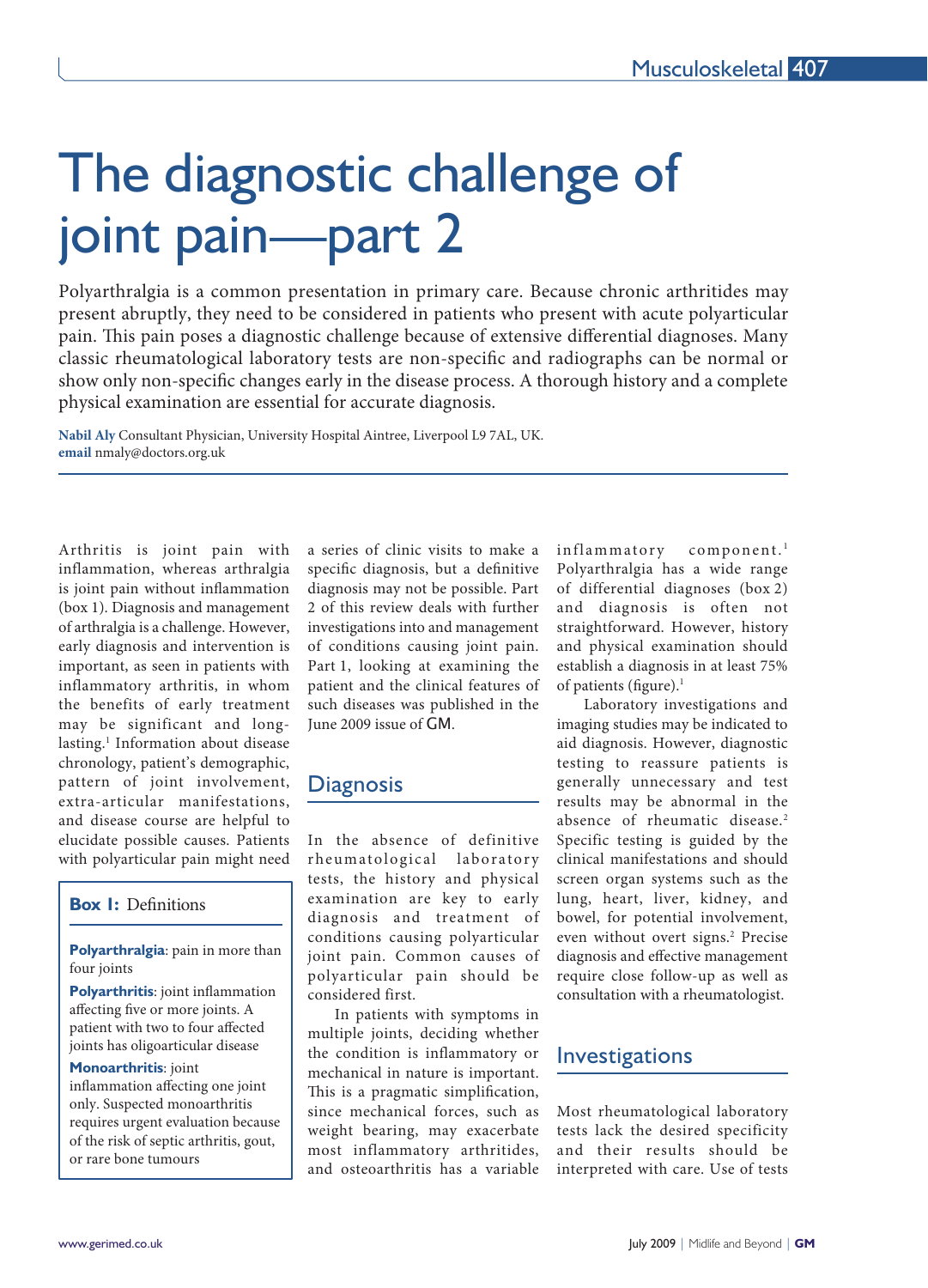with low specificity may increase unnecessary testing and attendant costs, result in inappropriate treatment, and have a negative psychological impact on patients.3 Antinuclear antibody tests are positive in 5–10% of the general population, a rate that increases with age. $4-6$  But, given the high sensitivity of the substrate used for testing, a negative antinuclear antibody test essentially rules out systemic lupus erythematosus.7 Spondyloarthropathies affect less than 1% of the general population. Indeed, patients who are HLA-B27 positive and do not have a family history of ankylosing spondylitis have only a 2% risk of developing this disorder.<sup>8</sup> Spondyloarthropathies can be overdiagnosed by relying only on

a positive HLA-B27 test, because this test is positive in 8% of all white people.<sup>8</sup>

Testing for rheumatoid factor lacks both sensitivity and specificity. The test is positive in 5–10% of the general population and negative in around 20% of patients with rheumatoid arthritis.<sup>9</sup> Therefore, both positive and negative rheumatoid-factor test results must be interpreted cautiously. Rheumatoid factor testing is not useful if a patient lacks other diagnostic criteria for rheumatoid arthritis, especially synovitis.<sup>9</sup> The American Rheumatology Association's revised diagnostic criteria for rheumatoid arthritis uses findings from the history, physical examination, and laboratory tests.<sup>5</sup>

## **Box 3:** Differential diagnosis of polyarthralgia

- Osteoarthritis
- Systemic rheumatic disease—polymyalgia rheumatica, rheumatoid arthritis, systemic lupus erythematosus, polymyositis, dermatomyositis
- Spondyloarthropathies—ankylosing spondylitis, psoriatic arthritis, inflammatory bowel disease, reactive arthritis (Reiter's syndrome)
- Endocrine disorders—hyperparathyroidism, hyperthyroidism, hypothyroidism
- Malignancy—metastatic cancer, multiple myeloma
- Systemic vasculitis disease—giant cell arteritis, hypersensitivity vasculitis, polyarteritis nodosa, Wegener's granulomatosis
- Crystal-induced synovitis—gout, pseudogout (calcium pyrophosphate deposition disease)
- Direct bacterial infection—bacterial endocarditis, N gonorrhoeae, Staphylococcus aureus, Gram-negative bacilli
- Indirect bacterial infection (reactive arthritis)—bacterial endocarditis, N gonorrhoeae, Campylobacter spp, Salmonella spp, group A streptococci (rheumatic fever)
- Viral infection—enterovirus, hepatitis B, varicella-zoster virus (human herpes virus 3)
- Other—fibromyalgia, sarcoidosis, osteomalacia, drug-related arthralgia(proton pump inhibitors, quinolones)

These criteria are 91–94% sensitive and 89% specific, and are useful for establishing a diagnosis of rheumatoid arthritis.5,10,11

Synovial fluid analysis is done primarily to diagnose infection or a crystal-induced arthritis. A whiteblood-cell count of at least 2000 per mm<sup>3</sup>  $(2\times10<sup>9</sup>/l)$  in synovial fluid suggests inflammation, whereas a count higher than 50,000 per  $mm<sup>3</sup>$  (50×10<sup>9</sup>/l) typically indicates synovial infection<sup>12</sup> (table 1). Fluid with a highly elevated white blood cell count or a predominance of neutrophils should be cultured to exclude infection.

Several radiographic findings are characteristic of specific rheumatic disorders. For instance, sacroiliitis is indicative of ankylosing spondylitis, erosions with periarticular osteopenia are typical of rheumatoid arthritis, and pencil-in-cup deformities are a sign of psoriatic arthritis. However, these radiographic findings take months to develop; early in the disease process, radiographs may be normal or show non-specific changes only. In early rheumatoid arthritis, MRI demonstrates cartilage damage that is not evident on plainfilm radiographs.<sup>13</sup> This damage highlights the importance of diagnosing rheumatoid arthritis early on the basis of the history and physical examination so that disease-modifying treatment can be initiated.

Inflammatory arthropathies should be suspected if joint swelling and features of inflammation are present; the most common cause is rheumatoid arthritis. Consider further investigations such as markers of inflammation (erythrocyte sedimentation rate, plasma viscosity, C reactive protein), rheumatoid factor, and radiography of the hands.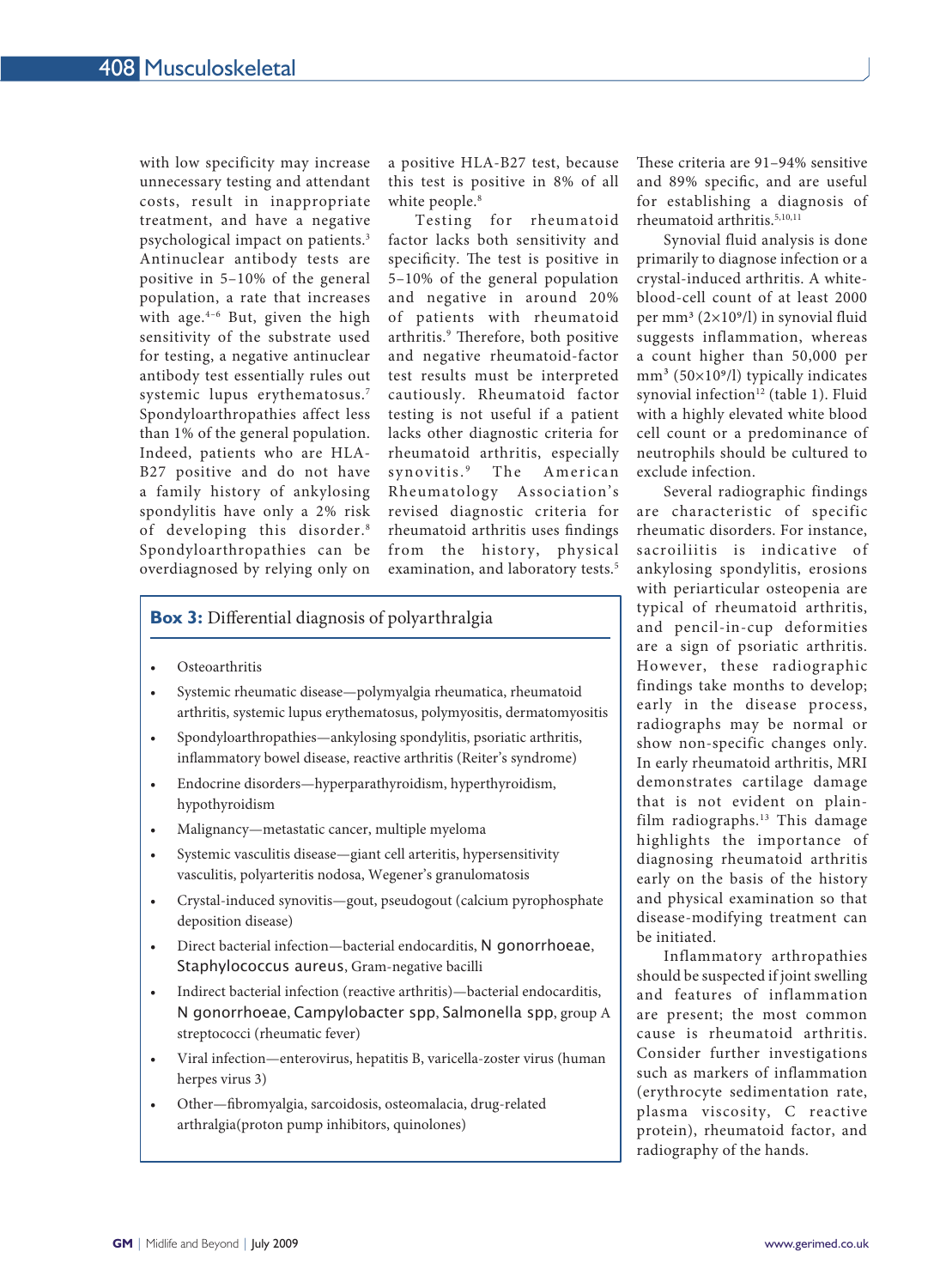# Management

In the absence of active joint inflammation, simple arthralgia should be considered. Patients should be reassured and advised to take simple analgesics or nonsteroidal anti-inflammatory drugs (NSAIDs) unless they have a contraindication, such as renal impairment, significant heart failure, active peptic ulceration, or recent gastrointestinal bleeding. Encourage positive lifestyle changes and ask patient to return to the clinic or the practice in 4 weeks.14 Fibromyalgia should be considered if the patient has generalised pain and signs of depression.<sup>14</sup>

If the clinical features indicate osteoarthritis, reassure the patient and explain the nature of the problem (wear and tear). Advise

the patient to take paracetamol or NSAIDs, or both. Taking NSAIDs regularly has lasting analgesic and anti-inflammatory effects, which makes these drugs particularly helpful for treating continuous or regular pain associated with inflammation. Therefore, although paracetamol often gives adequate pain control in osteoarthritis, NSAIDs are more appropriate than paracetamol or the opioid analgesics in the inflammatory arthritides (eg, rheumatoid arthritis) and in some cases of advanced osteoarthritis. Additionally, offer lifestyle education, and encourage exercise and weight loss. Refer patients for physiotherapy if needed.14

Corticosteroids are essential for the treatment of polymyalgia rheumatica and temporal arteritis, as they rapidly relieve the incapacitating symptoms and reduce the incidence of blindness.15 The use of NSAIDs has been advocated in the USA, but most physicians find that steroids are necessary for complete control of symptoms.15 The response to steroids is dramatic, with relief of symptoms in 48–72 hours and producing very grateful patients. A starting dose of 40 mg prednisolone for giant cell arteritis and 15 mg prednisolone for polymyalgia rheumatica are appropriate initial treatments for most patients. The beneficial effects of treatment must be balanced against the unwanted side-effects.

Consider prescribing a cyclooxygenase-2 selective (COX-2) inhibitor, since the risk of serious upper gastrointestinal events is lower with selective

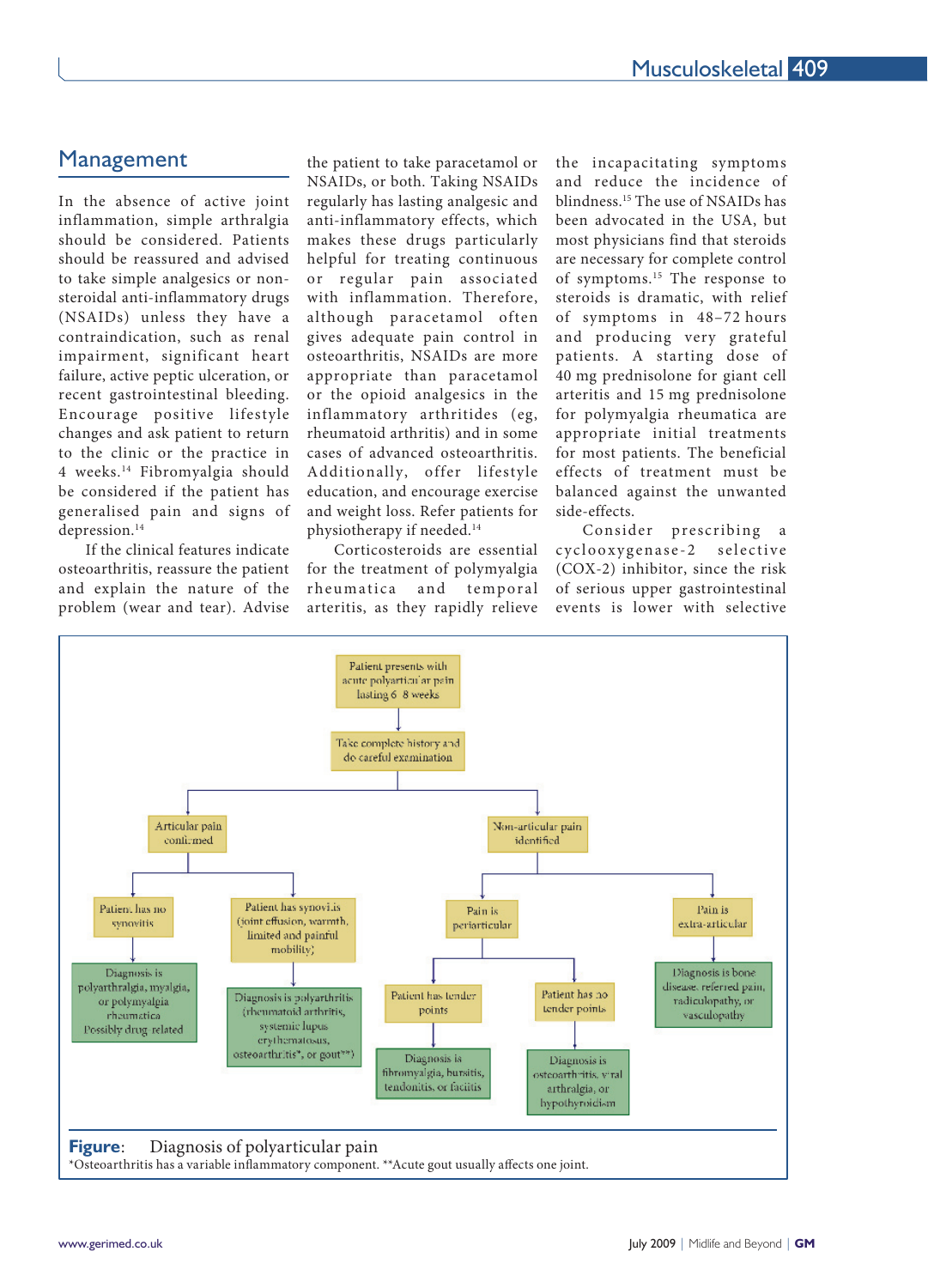inhibitors compared with nonselective NSAIDs. However, this advantage may be lost in patients who require concomitant lowdose aspirin. Advise patients to rest affected joints when they are inflamed. Consider referring the patient to an occupational therapist for splinting and home aids. If the diagnosis is of rheumatoid arthritis or a seronegative inflammatory arthropathy, explain the nature of the condition and the benefits of referral to hospital for specialist assessment, education, and longterm support.

Give positive messages: several treatment modalities are available that can slow down disease progression; chronic disability and "ending up in a wheelchair" are now the exception rather than the norm.14 Arrange early referral to a rheumatological service; meanwhile consider starting a disease modifying antirheumatic drug such as sulfasalazine. Initial management of rheumatoid arthritis should be in collaboration with a local rheumatology service, which will provide accurate diagnosis, multidisciplinary assessment, and optimise drug therapy.16 The disease modifying antirheumatic drugs require regular haematological and biochemical monitoring and are best prescribed under the guidance of a rheumatological specialist. Short-term (6–12 weeks) low-

dose oral corticosteroids (eg, up to 7.5 mg prednisolone daily) relieve symptoms and may slow progression.14 A follow-up clinic appointment after 4–6 weeks should be aranged for clinical assessment, reinforcement of earlier advice, and evaluation of home and social circumstances of the patient.

#### **I have no conflict of interest.**

#### **References**

- 1. Ley, R. Early diagnosis crucial in polyarthralgia. *Practitioner* 2007; **251**: 17–23
- 2. American College of Rheumatology Ad Hoc Committee on Clinical Guidelines. Guidelines for the initial evaluation of the adult patient with acute musculoskeletal symptoms. *Arthritis Rheumat* 1996; **39**:1–8
- 3. Woolf SH, Kamerow DB. Testing for uncommon conditions. The heroic search for positive test results. *Arch Intern Med* 1990; **150**: 2451–58
- 4. Wolfe F, Smythe HA, Yunus MB, et al. The American College of Rheumatology 1990 criteria for the classification of fibromyalgia. Report of the Multicenter Criteria Committee. *Arthritis Rheum* 1990; **33**: 160–72
- 5. Arnett FC, Edworthy SM, Bloch DA, et al. The American Rheumatism Association 1987 revised criteria for the classification of rheumatoid arthritis. *Arthritis Rheum* 1988; **31**: 315–24
- 6. Sox HC Jr. Probability theory in the use of diagnostic tests. An introduction to critical study of the literature. *Ann Intern Med* 1986; **104**: 60–66
- 7. Klinkhoff A. Rheumatology: 5. Diagnosis and management of inflammatory polyarthritis. *CMAJ* 2000;

## **Key points**

- Polyarthralgia is pain in multiple joints
- It is more common in women and with increasing age
- It has a wide range of differential diagnoses and diagnosis is often not straightforward
- A systematic approach with a careful history and physical examination commonly lead to the appropriate diagnosis in about 75% of patients
- Clinical parameters, such as distribution pattern of joint involvement and extraarticular manifestations, are helpful in narrowing the possible causes

#### **162**: 1833–38

- 8. Van der Linden SM, Valkenburg HA, de Jongh BM, Cats A. The risk of developing ankylosing spondylitis in HLA-B27 positive individuals. A comparison of relatives of spondylitis patients with the general population. *Arthritis Rheum* 1984; **27**: 241–49
- 9. Shmerling RH, Delbanco TL. How useful is the rheumatoid factor? An analysis of sensitivity, specificity, and predictive value. *Arch Intern Med* 1992; **152**: 2417–20
- 10. Grassi W, De Angelis R, Lamanna G, Cervini C. The clinical features of rheumatoid arthritis. *Eur J Radiol* 1998; **27**(suppl 1): S18–24
- 11. Sangha O. Epidemiology of rheumatic

|                  | <b>Clarity</b> | <b>White blood cell count</b><br>per mm <sup>3</sup>        | Polymorphonuclear<br>leukocyte count |
|------------------|----------------|-------------------------------------------------------------|--------------------------------------|
| Normal           | Transparent    | less than 200 $(<0.2×109/l)$                                | less than 25%                        |
| Non-inflammatory | Transparent    | less than 2000 $(<2\times109/l)$                            | less than 25%                        |
| Inflammatory     | Translucent    | less than 75,000 $\left( \frac{5 \times 10^{9}}{1} \right)$ | more than 50%                        |
| Septic           | Opaque         | more than 75,000 (>75×10°/l)                                | more than 75%                        |